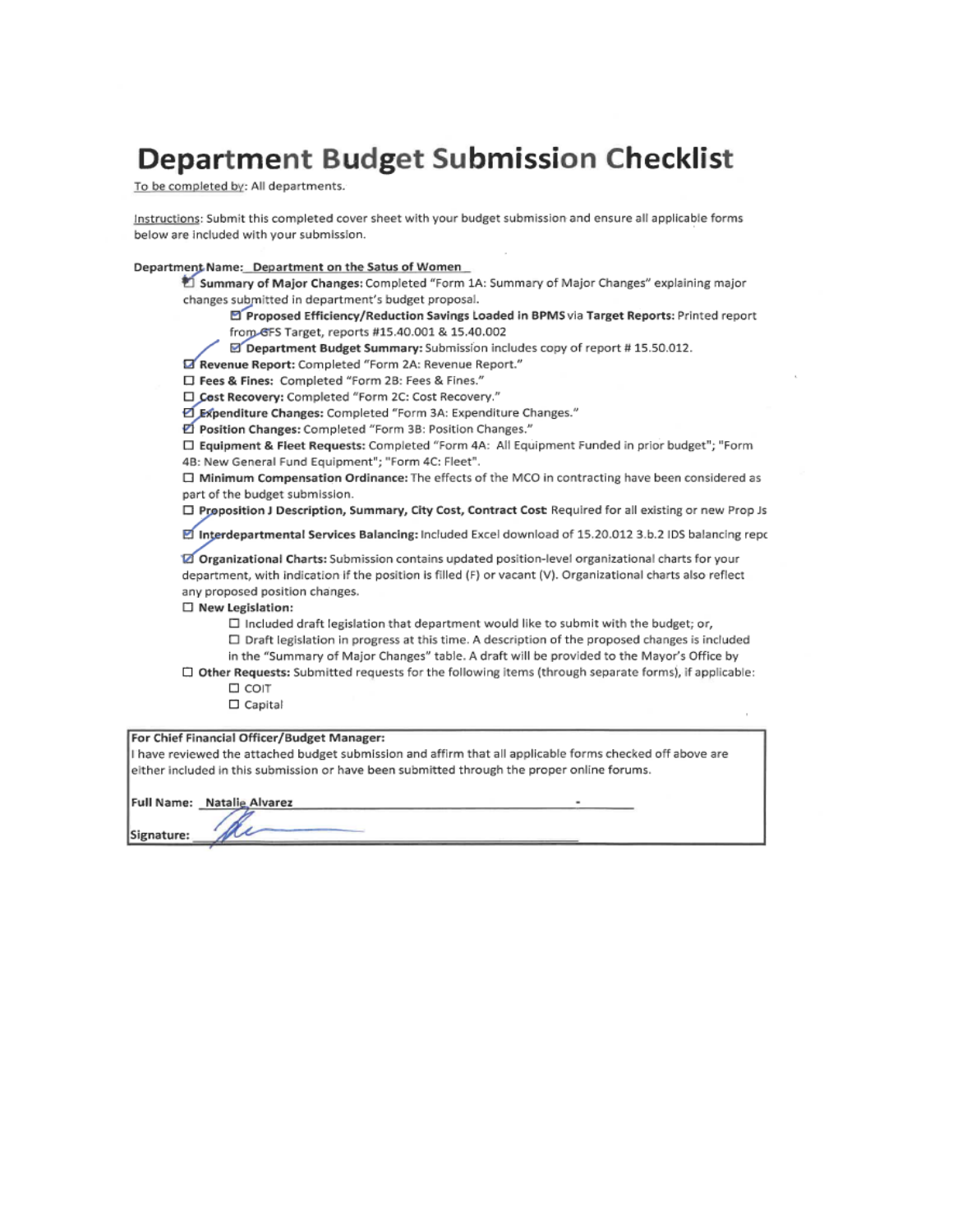| <b>Summary of Major</b><br>Changes                                                                                                                                                                                                                                                                                                                                                                             |                                                                                                                                                                                                                                                                                                                                                                                                                                                                                                                                                                                                                                                                                                                                                                                                                                                                                                                                                                                                                                                                                                            |
|----------------------------------------------------------------------------------------------------------------------------------------------------------------------------------------------------------------------------------------------------------------------------------------------------------------------------------------------------------------------------------------------------------------|------------------------------------------------------------------------------------------------------------------------------------------------------------------------------------------------------------------------------------------------------------------------------------------------------------------------------------------------------------------------------------------------------------------------------------------------------------------------------------------------------------------------------------------------------------------------------------------------------------------------------------------------------------------------------------------------------------------------------------------------------------------------------------------------------------------------------------------------------------------------------------------------------------------------------------------------------------------------------------------------------------------------------------------------------------------------------------------------------------|
| <b>DEPT NAME HERE</b>                                                                                                                                                                                                                                                                                                                                                                                          |                                                                                                                                                                                                                                                                                                                                                                                                                                                                                                                                                                                                                                                                                                                                                                                                                                                                                                                                                                                                                                                                                                            |
| <b>Major Changes</b>                                                                                                                                                                                                                                                                                                                                                                                           | <b>Department Response</b>                                                                                                                                                                                                                                                                                                                                                                                                                                                                                                                                                                                                                                                                                                                                                                                                                                                                                                                                                                                                                                                                                 |
| 1. SUMMARY. What major changes is the<br>department proposing? Clearly describe<br>each change, including the fiscal impact of<br>the proposal, and how the department<br>proposes to fund each significant change<br>(i.e. reprioritization of existing funds,<br>grants, or other new revenues). Include<br>detail related to position changes in<br>Position section below.                                 | The Department has proposed on-going cuts of \$335,061 in FY20-21 and \$ 670,138 in FY21-22 to<br>the Violence Against Women Grants program in order to meet the required target deductions.<br>The department has requested two substitutions, which will be funded by a work-order and<br>salary savings. The department will also utilize salary savings to offset revenue loss in a non-<br>general fund funding stream required to fund domestic violence shelters.                                                                                                                                                                                                                                                                                                                                                                                                                                                                                                                                                                                                                                   |
| 2. EXPENDITURES. What expenditure<br>changes did the department submit from<br>the base budget? Please differentiate<br>between General Fund and non-General<br>Fund.<br>(This should match an Audit Trail, as shown<br>in form 3A Expenditure Changes).                                                                                                                                                       | General Fund Expenditure changes: The Department has proposed on-going cuts of \$335,061 in<br>FY20-21 and \$ 670,138 in FY21-22 to the Violence Against Women Grants Program. Given the<br>current state of the economy a reduction in service may have an adverse effect to the most<br>vulnerable populations in this area. The department will close a work-order for GSA. Non-<br>General Fund Expenditure: The department has reduced Marriage License Fee revenue, which is<br>mandated to fund domestic violence shelter-based programs. Consequently, on-going<br>expenditures have been reduced to adjust for the reduction in revenue as this fund is self-<br>supporting. Expenditures related to operations & CBO services in this fund have been reduced.<br>The department will utilize salary savings in BY only to offset reduction in MLF revenue and fund<br>operational and strategic goals implemented by department. As well, as implement a racial<br>equity lens on all budgeted operations that will occupany the department's racial equity plan<br>required by all departments. |
| 3. REVENUE. What revenue changes did<br>the department submit from the base<br>budget? Please differentiate between<br>General Fund and non-General Fund.<br>(This should match an Audit Trail, as shown                                                                                                                                                                                                       | Non-General Fund Revenue: The department has reduced Marriage License Fee revenue, which<br>is mandated to fund domestic violence shelter-based programs. Revenue has been reduced to<br>adjust for a projected decline in funding based on fees/monies actually being received in this<br>fund.                                                                                                                                                                                                                                                                                                                                                                                                                                                                                                                                                                                                                                                                                                                                                                                                           |
| in form 2A Revenue Report).<br>4. TARGET. How did the department meet<br>its target? What are the programmatic,<br>operational, or staffing impacts of this<br>proposed reduction?                                                                                                                                                                                                                             | The department has proposed on-going cuts of \$335,061 in FY20-21 and \$ 670,138 in FY21-22 to<br>the Violence Against Women Grants Program in order to meet the required target reductions.<br>Given the current state of the economy a reduction in service may have an adverse effect to the<br>most vulnerable populations in this area. Direct Service will likely be decreased and may erode<br>the safety net for women survivors of violence.                                                                                                                                                                                                                                                                                                                                                                                                                                                                                                                                                                                                                                                      |
| 5. POSITIONS. Did the department include<br>changes to positions or special classes?<br>What is the overall General Fund impact?<br>Highlight any changes related to major<br>changes/initiatives as noted in the<br>Summary section.<br>(Reminder: No increases to General Fund<br>supported FTE should be loaded in the                                                                                      | Yes-No change in FTE-two substitution requests only-Reference#WOM01- 1820 Job<br>classification has been managing 1822 work. General Fund workorder closed to fund 1820<br>substitution request for 1822 classification. Reference#WOM02-1840 job classification is<br>considered an "entry-level class " and will be engaging in 1842 work. Will utilize general fund<br>workorder and salary savings to fund. Special class entry made for salary savings to utilize for<br>substitution and additional operational goals and objectives, as well as used to offset revenue<br>loss from a non-general funding stream.                                                                                                                                                                                                                                                                                                                                                                                                                                                                                   |
| system. Include reference numbers for all                                                                                                                                                                                                                                                                                                                                                                      |                                                                                                                                                                                                                                                                                                                                                                                                                                                                                                                                                                                                                                                                                                                                                                                                                                                                                                                                                                                                                                                                                                            |
| position changes).<br>6. INTERDEPARTMENTAL SERVICES (IDS).<br>Is the department proposing any<br>discretionary changes to IDS workorders<br>(excluding those that are centrally loaded<br>by the Mayor's Office)? If so, describe the<br>changes, including the change amount, the<br>corresponding requesting/performing<br>department, and whether those<br>departments are in agreement with the<br>change. | The Department will close a GSA Workorder (\$44,493) to fund a substitution request. Both<br>performing and requesting department are in agreement.                                                                                                                                                                                                                                                                                                                                                                                                                                                                                                                                                                                                                                                                                                                                                                                                                                                                                                                                                        |
| (Reminder: A new IDS balancing report<br>(15.20.012 3.b.2) is available in CFO<br>Dashboards > Enterprise Planning in BI).                                                                                                                                                                                                                                                                                     |                                                                                                                                                                                                                                                                                                                                                                                                                                                                                                                                                                                                                                                                                                                                                                                                                                                                                                                                                                                                                                                                                                            |
| 7. LEGISLATION. Is the department seeking<br>to submit any legislation with the budget?<br>Does the department's budget assume any<br>revenues/expenditures that require a<br>legislative change?                                                                                                                                                                                                              | n/a                                                                                                                                                                                                                                                                                                                                                                                                                                                                                                                                                                                                                                                                                                                                                                                                                                                                                                                                                                                                                                                                                                        |
| If so, please submit drafts of legislation<br>along with the budget submission. Or<br>provide a summary of desired legislation<br>and an expected date of submission, if still<br>in progress.                                                                                                                                                                                                                 |                                                                                                                                                                                                                                                                                                                                                                                                                                                                                                                                                                                                                                                                                                                                                                                                                                                                                                                                                                                                                                                                                                            |
| 8. PROP J: Identify existing Prop J Analyses<br>that will continue, and if the department's<br>budget proposes any NEW contracting out<br>of work previously done by City workers.                                                                                                                                                                                                                             | n/a                                                                                                                                                                                                                                                                                                                                                                                                                                                                                                                                                                                                                                                                                                                                                                                                                                                                                                                                                                                                                                                                                                        |
| 9. TRANSFER OF FUNCTION: Is the<br>department requesting any Transfer of<br>Functions of positions between<br>departments? If so, please explain.<br>10. INTERIM EXCEPTIONS: Is the                                                                                                                                                                                                                            | n/a                                                                                                                                                                                                                                                                                                                                                                                                                                                                                                                                                                                                                                                                                                                                                                                                                                                                                                                                                                                                                                                                                                        |
| department requesting any interim<br>exceptions (new positions that are 1.0 FTE<br>rather than 0.77)? If so, for what reason<br>are is the request heing made?<br>11. FELLOWSHIP PROGRAMS: Did the<br>department apply to any citywide                                                                                                                                                                         | The Department is requesting interim exception for substitution Ref#WOM01- PCS#1822 (1.0).<br>Job duties enlisted have been of 1822 classification.<br>n/a                                                                                                                                                                                                                                                                                                                                                                                                                                                                                                                                                                                                                                                                                                                                                                                                                                                                                                                                                 |
| fellowship programs, including San<br>Francisco Fellows, the Fish Fellowship, or<br>the 1249 HR Analyst Trainee Program?<br>Reminder for AIR, PRT, PUC and SFMTA,                                                                                                                                                                                                                                              |                                                                                                                                                                                                                                                                                                                                                                                                                                                                                                                                                                                                                                                                                                                                                                                                                                                                                                                                                                                                                                                                                                            |
| please also address FY 21/22, including the<br>1249 HR Analyst Trainee program.                                                                                                                                                                                                                                                                                                                                |                                                                                                                                                                                                                                                                                                                                                                                                                                                                                                                                                                                                                                                                                                                                                                                                                                                                                                                                                                                                                                                                                                            |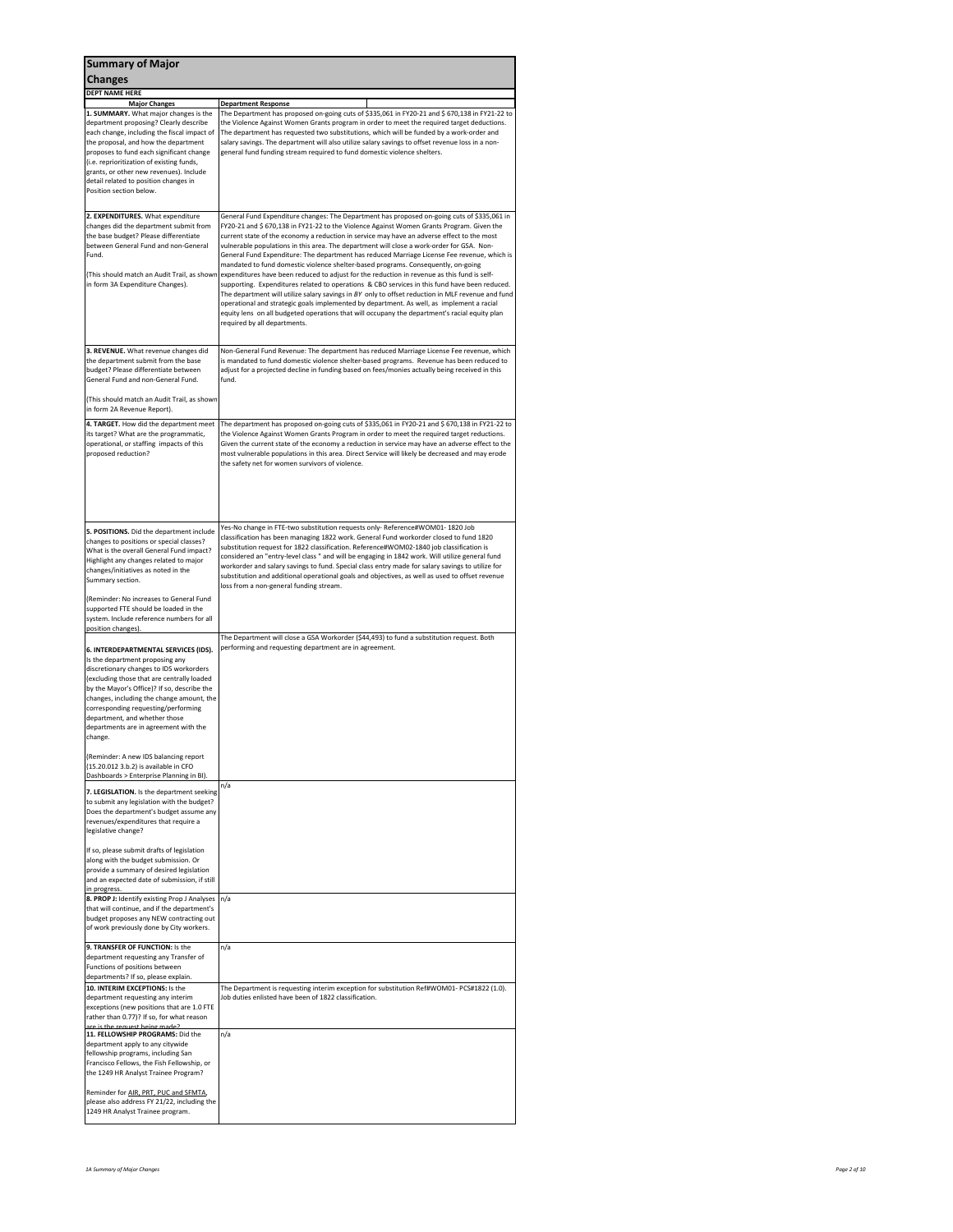| <b>Select a Report</b><br>15.40.001 GFS Target & Non GFS Balance - Dept Detail | <b>Budget Year</b><br>2021 | Snapshot<br>Z10 02/21/20 End of Dept Phase FY 21 & 22 | Department<br><b>WOM</b> |                           |            |           |        |      |
|--------------------------------------------------------------------------------|----------------------------|-------------------------------------------------------|--------------------------|---------------------------|------------|-----------|--------|------|
| CY                                                                             | 2020                       | <b>Phase CY</b>                                       | 2019-2020                | <b>Phase BY 2020-2021</b> | Phase BY+1 | 2021-2022 | $BY+1$ | 2022 |

**15.40.001 GFS Target & Non GFS Balance** Time run: 2/24/2020 1:25:37 PM

| Department: WOM Status of Women | (General Fund Supported)  |                           |                    |               |                             |             |              |  |
|---------------------------------|---------------------------|---------------------------|--------------------|---------------|-----------------------------|-------------|--------------|--|
|                                 |                           | BY General Fund Supported |                    |               | BY+1 General Fund Supported |             |              |  |
| Account Lvl 2 Code              | Category                  | <b>BY</b> Base            | BY DEPT +          | <b>BY MYR</b> | BY+1 Base                   | BY+1 DEPT + | BY+1 MYR     |  |
|                                 |                           |                           | <b>MYR Changes</b> | Proposed Amt  |                             | MYR Changes | Proposed Amt |  |
| <b>EXPENDITURE</b>              | City Grant Program        | 8,255,533                 | (335,069)          | 7.920.464     | 8.255.533                   | (670, 138)  | 7,585,395    |  |
|                                 | Mandatory Fringe Benefits | 323,619                   | (153)              | 323,466       | 326,566                     | (137)       | 326,429      |  |
|                                 | Materials & Supplies      | 9,735                     |                    | 9.735         | 9,735                       |             | 9,735        |  |
|                                 | Non-Personnel Services    | 65,840                    | 30,000             | 95,840        | 65,840                      |             | 65,840       |  |
|                                 | Salaries                  | 721.494                   | (1, 321)           | 720.173       | 746,407                     | (1, 372)    | 745,035      |  |
|                                 | Services Of Other Depts   | 437,505                   | (44, 997)          | 392,508       | 437,505                     | (44, 997)   | 392,508      |  |
|                                 |                           | 9,813,726                 | (351, 540)         | 9,462,186     | 9,841,586                   | (716, 644)  | 9,124,942    |  |

|     | Category             | BY Base Amt | BY DEPT +   | <b>BY MYR</b>          | BY+1 Base | $BY+1$ DEPT + | BY+1 MYR     |
|-----|----------------------|-------------|-------------|------------------------|-----------|---------------|--------------|
|     |                      |             | MYR Changes | Proposed Amt           |           | MYR Changes   | Proposed Amt |
| GFS | General Fund Support | 9,813,726   |             | $(351, 540)$ 9,462,186 | 9,841,586 | (716, 644)    | 9,124,942    |

#### **General Fund Support - BY Target vs Mayor Proposed General Fund Support - BY+ 1 Target vs Mayor Proposed**

| Department       | <b>Baseline Target</b> | BY MYR              | Amt Over       | BY+1 Department  | BY+1 Baseline Target | BY+1 MYR     | BY+1 Amt            |
|------------------|------------------------|---------------------|----------------|------------------|----------------------|--------------|---------------------|
| Reduction Target |                        | Proposed GFS        | (Under) Target | Reduction Target |                      | Proposed GFS | Over (Under) Target |
| (335,069)        |                        | 9,478,657 9,462,186 | (16, 471)      | (670, 139)       | 9,171,447            | 9,124,942    | (46, 505)           |

#### **Department: WOM Status of Women (Non GFS Balance)**

|                    |                                 | BY General Fund Supported |             |              | BY+1 General Fund Supported |             |              |
|--------------------|---------------------------------|---------------------------|-------------|--------------|-----------------------------|-------------|--------------|
| Account Lvl 2 Code | Category                        | BY Base                   | BY DEPT +   | BY MYR       | BY+1 Base                   | BY+1 DEPT + | BY+1 MYR     |
|                    |                                 |                           | MYR Changes | Proposed Amt |                             | MYR Changes | Proposed Amt |
| <b>EXPENDITURE</b> | City Grant Program              | 329,237                   | (54, 237)   | 275,000      | 329,237                     | (54, 237)   | 275,000      |
|                    | Mandatory Fringe Benefits       |                           |             |              |                             |             |              |
|                    | Materials & Supplies            | 993                       | 1.507       | 2,500        | 993                         | 1,507       | 2,500        |
|                    | Non-Personnel Services          | 78,896                    | (10, 396)   | 68,500       | 78,896                      | (10, 396)   | 68,500       |
|                    | Programmatic Projects           |                           |             |              |                             |             |              |
|                    | Salaries                        |                           |             |              |                             |             |              |
|                    |                                 | 409,126                   | (63, 126)   | 346,000      | 409,126                     | (63, 126)   | 346,000      |
| <b>REVENUE</b>     | Intergovernmental Rev-State     |                           |             |              |                             |             |              |
|                    | Licenses, Permits, & Franchises | 310,000                   | (10,000)    | 300,000      | 310,000                     | (10,000)    | 300,000      |
|                    | Other Revenues                  | 46,000                    |             | 46,000       | 46,000                      |             | 46,000       |
|                    | Unappropriated Fund Balance     | 43,274                    | (43, 274)   |              |                             |             |              |
|                    |                                 | 399,274                   | (53, 274)   | 346,000      | 356,000                     | (10,000)    | 346,000      |

#### **Non-General Fund Support - Revenue Balance**

# Non-General Fund Support - BY +1 Revenue<br>Balance

| Revenue Total:               | 346,000 | -------------<br>Revenue Total: | 346,000 |
|------------------------------|---------|---------------------------------|---------|
| Expenditure Total:           | 346,000 | Expenditure Total:              | 346,000 |
| Revenue Surplus(Deficit) : 0 |         | Revenue Surplus(Deficit) : 0    |         |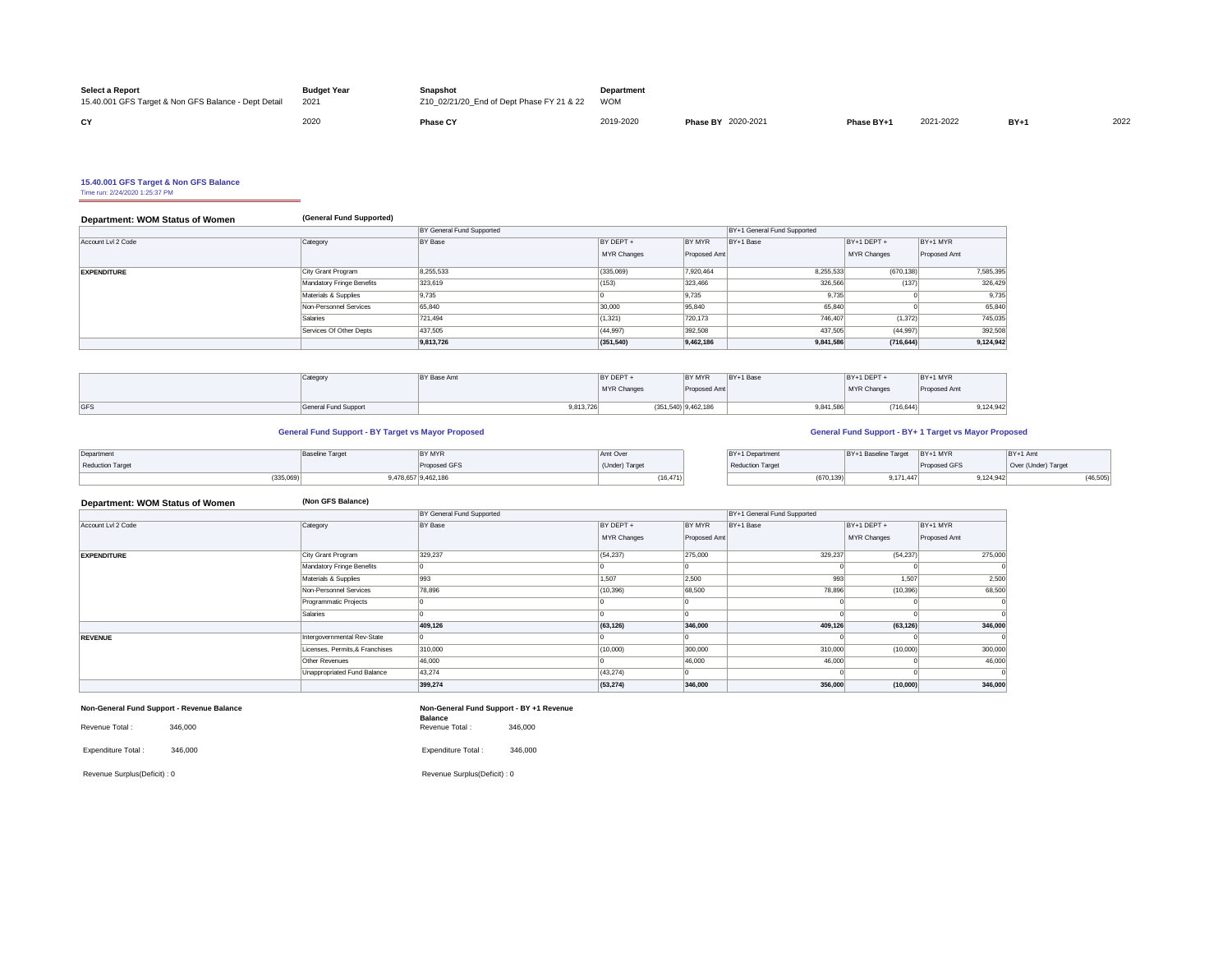| Select a Report<br>15.40.002 GFS Target & Non-GFS Balance - Dept Summary | <b>Budget Year</b><br>2021 | <b>Snapshot</b><br>Z10 02/21/20 End of Dept Phase FY 21 & 22 WOM | <b>Department</b> |                 |           |            |           |       |      |
|--------------------------------------------------------------------------|----------------------------|------------------------------------------------------------------|-------------------|-----------------|-----------|------------|-----------|-------|------|
| CY                                                                       | 2020                       | <b>Phase CY</b>                                                  | 2019-2020         | <b>Phase BY</b> | 2020-2021 | Phase BY+1 | 2021-2022 | $BY+$ | 2022 |

**15.40.001 GFS Target & Non GFS Balance** Time run: 2/24/2020 1:32:13 PM

#### **Department: WOM Status of Women (General Fund Supported)**

|                    |                           | BY General Fund Supported |             |               | BY+1 General Fund Supported |             |              |
|--------------------|---------------------------|---------------------------|-------------|---------------|-----------------------------|-------------|--------------|
| Account Lvl 2 Code | Category                  | <b>BY</b> Base            | BY DEPT +   | <b>BY MYR</b> | BY+1 Base                   | BY+1 DEPT + | BY+1 MYR     |
|                    |                           |                           | MYR Changes | Proposed Amt  |                             | MYR Changes | Proposed Amt |
| <b>EXPENDITURE</b> | City Grant Program        | 8,255,533                 | (335,069)   | 7.920.464     | 8,255,533                   | (670, 138)  | 7,585,395    |
|                    | Mandatory Fringe Benefits | 323,619                   | (153)       | 323,466       | 326,566                     | (137)       | 326,429      |
|                    | Materials & Supplies      | 9.735                     |             | 9.735         | 9.735                       |             | 9,735        |
|                    | Non-Personnel Services    | 65,840                    | 30,000      | 95,840        | 65,840                      |             | 65,840       |
|                    | Salaries                  | 721.494                   | (1, 321)    | 720,173       | 746,407                     | (1,372)     | 745,035      |
|                    | Services Of Other Depts   | 437,505                   | (44, 997)   | 392.508       | 437.505                     | (44.997)    | 392,508      |
|                    |                           | 9.813.726                 | (351, 540)  | 9,462,186     | 9,841,586                   | (716, 644)  | 9,124,942    |

|     | Category             | BY Base Amt | BY DEPT +          | BY MYR                | BY+1 Base | $BY+1$ DEPT + | BY+1 MYR     |
|-----|----------------------|-------------|--------------------|-----------------------|-----------|---------------|--------------|
|     |                      |             | <b>MYR Changes</b> | Proposed Amt          |           | MYR Changes   | Proposed Amt |
| GFS | General Fund Support | 9,813,726   |                    | $(351,540)$ 9,462,186 | 9,841,586 | (716, 644)    | 9,124,942    |

#### **General Fund Support - BY Target vs Mayor Proposed General Fund Support - BY+ 1 Target vs Mayor Proposed**

| Department       | <b>Baseline Target</b> | BY MYR              | Amt Over          | BY+1 Department         | BY+1 Baseline Target | BY+1 MYR     | BY+1 Amt            |
|------------------|------------------------|---------------------|-------------------|-------------------------|----------------------|--------------|---------------------|
| Reduction Target |                        | Proposed GFS        | (Under) Target    | <b>Reduction Target</b> |                      | Proposed GFS | Over (Under) Target |
| (335,069)        |                        | 9,478,657 9,462,186 | $^{\prime}16,471$ | (670, 139)              | 9,171,447            | 9,124,942    | (46, 505)           |

| Non-General Fund Support - Revenue Balance |         | Non-General Fund Support - BY +1 Revenue<br><b>Balance</b> |         |  |  |  |
|--------------------------------------------|---------|------------------------------------------------------------|---------|--|--|--|
| Revenue Total:                             | 346,000 | Revenue Total:                                             | 346,000 |  |  |  |
| Expenditure Total:                         | 346,000 | Expenditure Total:                                         | 346,000 |  |  |  |
| Revenue Surplus(Deficit) : 0               |         | Revenue Surplus(Deficit) : 0                               |         |  |  |  |
|                                            |         |                                                            |         |  |  |  |

## **15.40.002 Target & Non GFS Balance - Dept Summary** Time run: 2/24/2020 1:32:13 PM

| Department  |                     | BY Non General Fund Supported |             |                   | BY+1 Non General Fund Supported |             |                   |
|-------------|---------------------|-------------------------------|-------------|-------------------|---------------------------------|-------------|-------------------|
|             |                     | Revenue                       | Expenditure | Revenue           | Revenue                         | Expenditure | Revenue           |
|             |                     | Tota                          | Total       | Surplus (Deficit) | Total                           | Tota.       | Surplus (Deficit) |
| <b>IWOM</b> | WOM Status of Women | 399,274                       | 409,126     | (9,852)           | 356,000                         | 409,126     | (53, 126)         |

| '+1 Department  | BY+1 Baseline Target | BY+1 MYR     | BY+1 Amt            |  |
|-----------------|----------------------|--------------|---------------------|--|
| eduction Target |                      | Proposed GFS | Over (Under) Target |  |
| (670.139)       | 9.171.447            | 9.124.942    | (46,505)            |  |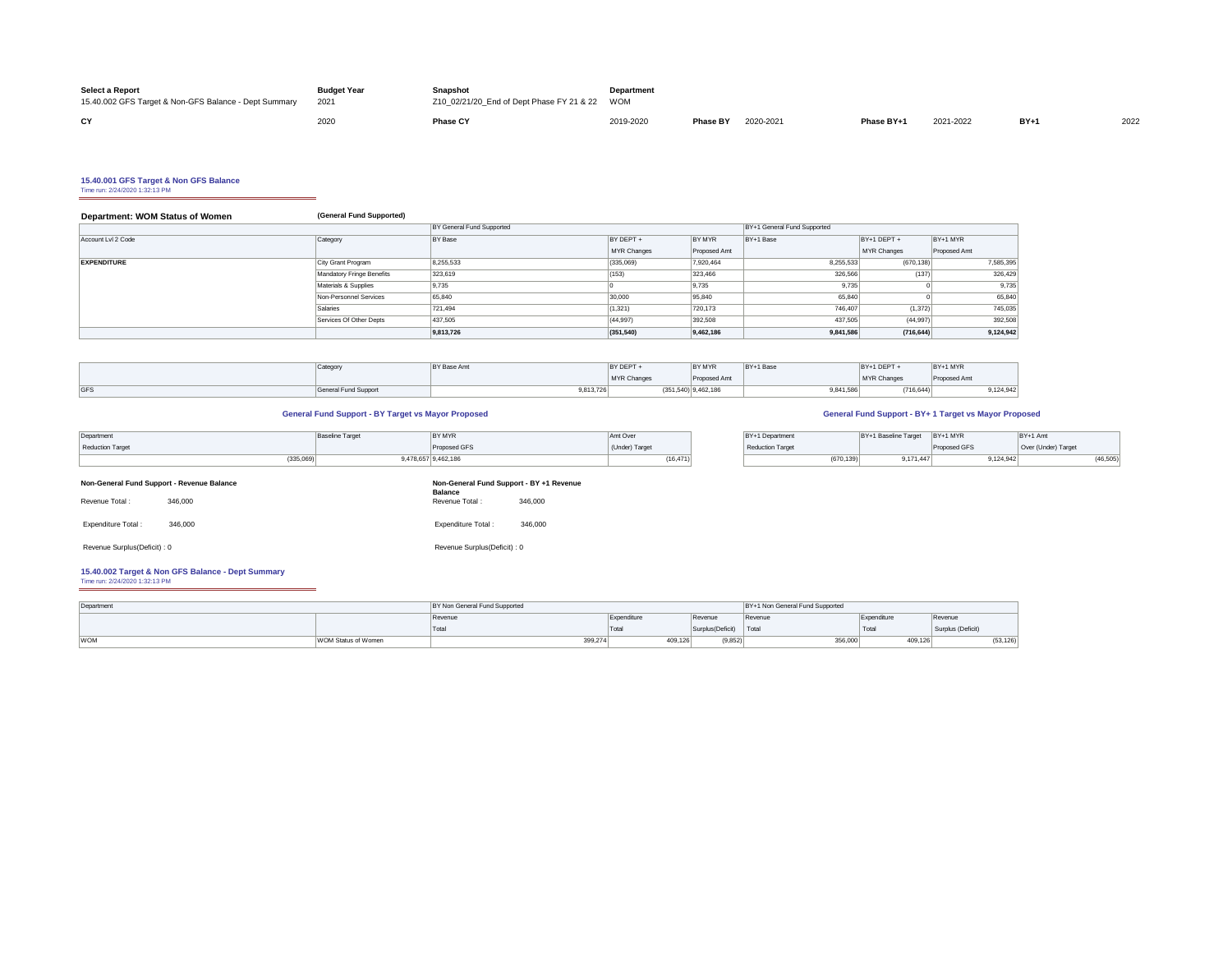| <b>Authorized Positions</b>         | 2019-2020<br>Original<br><b>Budget</b> | 2020-2021<br><b>Proposed</b><br><b>Budget</b> | <b>Change From</b><br>2019-2020 | 2021-2022<br>Proposed<br><b>Budget</b> | <b>Change From</b><br>2020-2021 |
|-------------------------------------|----------------------------------------|-----------------------------------------------|---------------------------------|----------------------------------------|---------------------------------|
| <b>Total Authorized</b>             | 7.87                                   | 7.47                                          | (0.40)                          | 7 10                                   | (0.37)                          |
| Non-Operating Positions (cap/other) | (1.77)                                 | (1.37)                                        | 0.40                            | (1.00)                                 | 0.37                            |
| <b>Net Operating Positions</b>      | 6.10                                   | 6.10                                          | 0.00                            | 6.10                                   | 0.00                            |
| <b>Sources</b>                      |                                        |                                               |                                 |                                        |                                 |
| Licenses, Permits, & Franchises     | 310,000                                | 300,000                                       | (10,000)                        | 300,000                                |                                 |
| Intergovernmental Rev-State         | 9.339.308                              |                                               |                                 |                                        |                                 |
| <b>Other Revenues</b>               | 46,000                                 | 46,000                                        |                                 | 46,000                                 |                                 |
| Unappropriated Fund Balance         | 43.274                                 |                                               | (43.274)                        |                                        |                                 |
| General Fund Support                | 9.520.496                              | 9.462.186                                     | (58, 310)                       | 9.124.942                              | (337, 244)                      |
| <b>Sources Total</b>                | 19,259,078                             | 9,808,186                                     | (9,450,892)                     | 9,470,942                              | (337, 244)                      |
| Uses - Operating Expenditures       |                                        |                                               |                                 |                                        |                                 |
| <b>Salaries</b>                     | 698,362                                | 720,173                                       | 21,811                          | 745,035                                | 24,862                          |
| <b>Mandatory Fringe Benefits</b>    | 298,957                                | 323,466                                       | 24,509                          | 326,429                                | 2.963                           |
| Non-Personnel Services              | 150,736                                | 164,340                                       | 13,604                          | 134,340                                | (30,000)                        |
| <b>City Grant Program</b>           | 8.341.584                              | 8,195,464                                     | (146.120)                       | 7,860,395                              | (335,069)                       |
| Materials & Supplies                | 10.728                                 | 12,235                                        | 1.507                           | 12,235                                 |                                 |
| Programmatic Projects               | 9.339.308                              |                                               | (9,339,308)                     |                                        |                                 |
| Services Of Other Depts             | 419,403                                | 392,508                                       | (26, 895)                       | 392,508                                |                                 |
| <b>Uses Total</b>                   | 19,259,078                             | 9,808,186                                     | (9,450,892)                     | 9,470,942                              | (337, 244)                      |
| <b>Uses - Division Description</b>  |                                        |                                               |                                 |                                        |                                 |
| <b>WOM Status Of Women</b>          | 19,259,078                             | 9,808,186                                     | (9,450,892)                     | 9,470,942                              | (337, 244)                      |
| <b>Uses by Division Total</b>       | 19,259,078                             | 9,808,186                                     | (9,450,892)                     | 9,470,942                              | (337, 244)                      |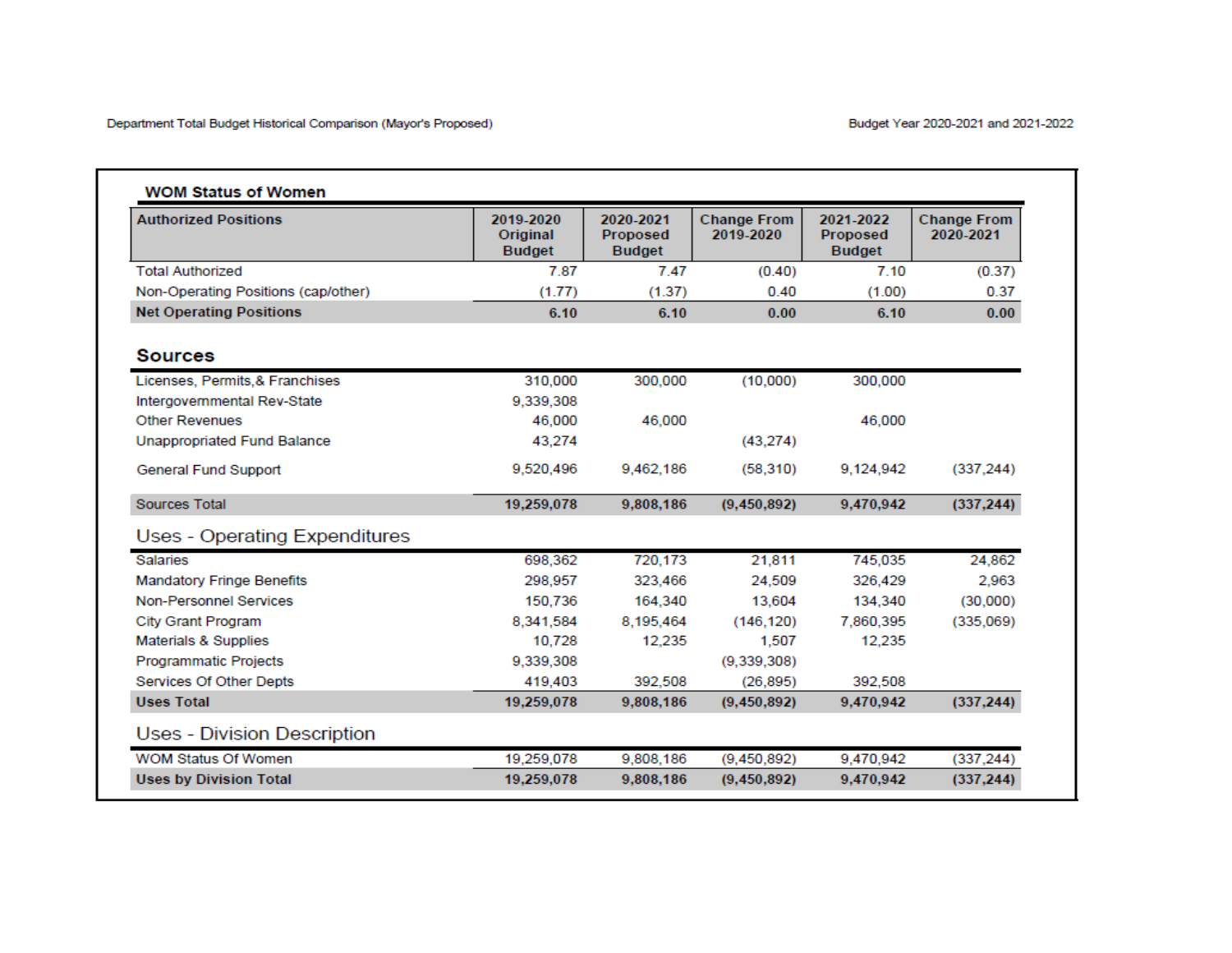|            |                      |         | Budget System Report 15.30.005 filtered on Regular Revenues |         |                   |            |                      |                    |                       |                     |           |                                                          |            |        |                      |                                  |            |                  |                          |        |                   |                                      |             |                 |                 |                      | <b>FORMULA</b> | FILL IN                                                                              |
|------------|----------------------|---------|-------------------------------------------------------------|---------|-------------------|------------|----------------------|--------------------|-----------------------|---------------------|-----------|----------------------------------------------------------|------------|--------|----------------------|----------------------------------|------------|------------------|--------------------------|--------|-------------------|--------------------------------------|-------------|-----------------|-----------------|----------------------|----------------|--------------------------------------------------------------------------------------|
|            | <b>GFS Type Dept</b> | Dept ID | <b>Dept ID Description</b>                                  | Fund ID | <b>Fund Title</b> | Project ID | <b>Project Title</b> | <b>Activity ID</b> | <b>Activity Title</b> | <b>Authority ID</b> |           | Authority Title Account Level 5 Account Lvl 5 Account ID |            |        | <b>Account Title</b> | <b>TRIO Title</b>                | <b>AAO</b> | <b>AAO Title</b> | Change                   | Change | <b>Start Dept</b> | End Dept Amt Var Dept Amt Start BY+1 |             |                 | End BY+1        | Var BY+1 Dept Change |                | <b>Revenue Description &amp;</b>                                                     |
|            |                      |         |                                                             |         |                   |            |                      |                    |                       |                     |           |                                                          | Name       |        |                      |                                  | Category   |                  | Type Title Type Code Amt |        |                   |                                      |             | <b>Dept Amt</b> | <b>Dept Amt</b> |                      | submitted?     | <b>Explanation of Change</b>                                                         |
|            |                      |         |                                                             |         |                   |            |                      |                    |                       |                     |           |                                                          |            |        |                      |                                  |            |                  |                          |        |                   |                                      |             |                 |                 |                      |                |                                                                                      |
| Self       | <b>WOM</b>           | 232395  | WOM Status Of Women 12900                                   |         | SR WOM            | 10026801   | WO Status of         | 0001               | WO Status of          | 10000               | Operating | 420921                                                   | 4200LicPrm | 420921 |                      | Marriage License Unspecified D01 |            | Regular          | On-Going                 |        | \$310,000         | \$300,000                            | ( \$10,000] | \$300,000       | \$300,000       |                      |                | YE S Section 18305 of CAL. WIC. CODE § 18290 mandates that the Board of Supervisors  |
| Supporting |                      |         |                                                             |         | Domestic          |            | Women                |                    | Women                 |                     |           |                                                          |            |        |                      |                                  |            | Revenues         |                          |        |                   |                                      |             |                 |                 |                      |                | direct the County Clerk to deposit twenty-three dollars (\$23) of each San Francisco |
|            |                      |         |                                                             |         | Violence Prog     |            |                      |                    |                       |                     |           |                                                          |            |        |                      |                                  |            |                  |                          |        |                   |                                      |             |                 |                 |                      |                | marriage license fee (MLF) into the County domestic violence shelter-based           |
|            |                      |         |                                                             |         |                   |            |                      |                    |                       |                     |           |                                                          |            |        |                      |                                  |            |                  |                          |        |                   |                                      |             |                 |                 |                      |                | programs Special Fund administered by the Department on the Status of Women.         |
|            |                      |         |                                                             |         |                   |            |                      |                    |                       |                     |           |                                                          |            |        |                      |                                  |            |                  |                          |        |                   |                                      |             |                 |                 |                      |                | It states that the Department may use funds to cover administrative costs            |
|            |                      |         |                                                             |         |                   |            |                      |                    |                       |                     |           |                                                          |            |        |                      |                                  |            |                  |                          |        |                   |                                      |             |                 |                 |                      |                | associated with the collection and segregation of the additional marriage license    |
|            |                      |         |                                                             |         |                   |            |                      |                    |                       |                     |           |                                                          |            |        |                      |                                  |            |                  |                          |        |                   |                                      |             |                 |                 |                      |                | fees, administration of the county domestic violence shelter-based programs          |
|            |                      |         |                                                             |         |                   |            |                      |                    |                       |                     |           |                                                          |            |        |                      |                                  |            |                  |                          |        |                   |                                      |             |                 |                 |                      |                | special fund, monitoring of the domestic violence shelter-based programs, and        |
|            |                      |         |                                                             |         |                   |            |                      |                    |                       |                     |           |                                                          |            |        |                      |                                  |            |                  |                          |        |                   |                                      |             |                 |                 |                      |                | meeting the other administrative requirements imposed by this chapter. Revenue       |
|            |                      |         |                                                             |         |                   |            |                      |                    |                       |                     |           |                                                          |            |        |                      |                                  |            |                  |                          |        |                   |                                      |             |                 |                 |                      |                | has been reduced to adjust for self-supporting funding stream.                       |
|            |                      |         |                                                             |         |                   |            |                      |                    |                       |                     |           |                                                          |            |        |                      |                                  |            |                  |                          |        |                   |                                      |             |                 |                 |                      |                |                                                                                      |
|            |                      |         |                                                             |         |                   |            |                      |                    |                       |                     |           |                                                          |            |        |                      |                                  |            |                  |                          |        |                   |                                      |             |                 |                 |                      |                |                                                                                      |
|            |                      |         |                                                             |         |                   |            |                      |                    |                       |                     |           |                                                          |            |        |                      |                                  |            |                  |                          |        |                   |                                      |             |                 |                 |                      |                |                                                                                      |
|            |                      |         |                                                             |         |                   |            |                      |                    |                       |                     |           |                                                          |            |        |                      |                                  |            |                  |                          |        |                   |                                      |             |                 |                 |                      |                |                                                                                      |
|            |                      |         |                                                             |         |                   |            |                      |                    |                       |                     |           |                                                          |            |        |                      |                                  |            |                  |                          |        |                   |                                      |             |                 |                 |                      |                |                                                                                      |
|            |                      |         |                                                             |         |                   |            |                      |                    |                       |                     |           |                                                          |            |        |                      |                                  |            |                  |                          |        |                   |                                      |             |                 |                 |                      |                |                                                                                      |
|            |                      |         |                                                             |         |                   |            |                      |                    |                       |                     |           |                                                          |            |        |                      |                                  |            |                  |                          |        |                   |                                      |             |                 |                 |                      |                |                                                                                      |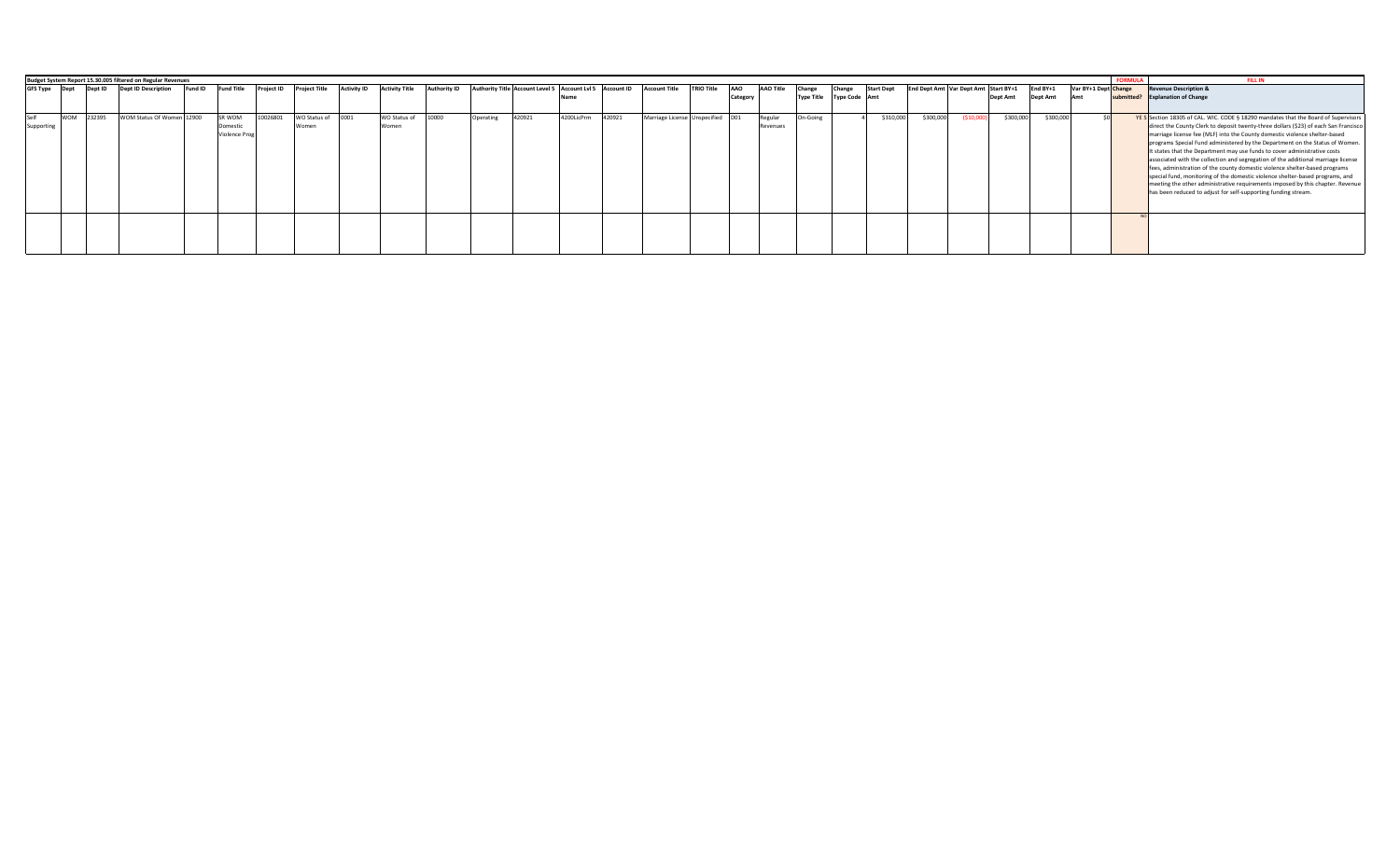#### **BUDGET FORM 3A: Expenditure Changes**

#### DEPARTMENT:

Please identify proposed expenditure changes from the FY 2020-21 and FY 2021-22 Base Budget at the account level.

**Note**: To submit this information, run the **15.30.005 Snapshot Comparison (Audit Trail)** report from the budget system.

**Select the following criteria before running the report:** 

Budget Year: **2021**

Before Snapshot: **Start of Dept**

After Snapshot: **Current**

GFS Type: Do not select a value.

### **Filter report on "AAO Title" field to only display "Gross Expenditures".**

For any proposed changes, provide an explanation in the **"Explanation of Change"** for each Budget Year column.

Please contact your Mayor's Office or Controller's Office Analyst if you need assistance running this report.

Please contact your Mayor's Office or Controller's Office Analyst in you need assistance romany and reposite.<br>All submissions must be formatted appropriately so that printed copies are easily readable for the public.

|                        |                          |                  |                                                               |                |                                                              |                       | <b>Total BY Expenditure Variance:</b> | (413, 192.00) |                            | <b>Total BY+1 Expenditure Variance:</b> | (365,069.00)      |                          |                                                                                                                                                                                                                                                      |
|------------------------|--------------------------|------------------|---------------------------------------------------------------|----------------|--------------------------------------------------------------|-----------------------|---------------------------------------|---------------|----------------------------|-----------------------------------------|-------------------|--------------------------|------------------------------------------------------------------------------------------------------------------------------------------------------------------------------------------------------------------------------------------------------|
|                        |                          |                  | Budget System Report 15.30.005 filtered on Gross Expenditures |                |                                                              |                       |                                       |               |                            |                                         |                   | <b>FORMULA</b>           | <b>FILL IN</b>                                                                                                                                                                                                                                       |
| <b>GFS Type</b>        | Dept                     | Dept ID          | Dept ID<br><b>Description</b>                                 | Fund ID        | <b>Account Title</b>                                         | <b>Start Dept Amt</b> | <b>End Dept Amt</b>                   | Var Dept Amt  | <b>Start BY+1 Dept Amt</b> | End BY+1 Dept Amt                       | Var BY+1 Dept Amt | <b>Change submitted?</b> | <b>Explanation of Change</b>                                                                                                                                                                                                                         |
| GFS                    | <b>WOM</b>               | 232395           | WOM Status Of Women                                           | 10000          | Perm Salaries-Misc-Regular                                   | \$710,640             | \$710,640                             |               | \$735,55                   | \$735,553                               |                   |                          | YES Mandatory Increases per MOU's                                                                                                                                                                                                                    |
| GFS                    | <b>WOM</b>               | 232395           | WOM Status Of Women                                           | 10000          | Retire City Misc                                             | \$160,472             | \$160,472                             |               | \$155,503                  | \$155,50                                |                   |                          |                                                                                                                                                                                                                                                      |
| GFS<br>GFS             | <b>WOM</b><br><b>WOM</b> | 232395<br>232395 | WOM Status Of Women<br>WOM Status Of Women                    | 10000<br>10000 | Social Security (Oasdi & Hi)<br>Social Sec-Medicare(HI Only) | \$42,251<br>\$10,461  | \$42,251<br>\$10,461                  |               | \$43,724<br>\$10,82        | \$43,724<br>\$10,82                     |                   |                          |                                                                                                                                                                                                                                                      |
| GFS                    | <b>WOM</b>               | 232395           | WOM Status Of Women                                           | 10000          | nemployment Insurance                                        | \$1,948               | \$1,948                               |               | \$2,013                    | \$2,013                                 |                   |                          |                                                                                                                                                                                                                                                      |
| GFS                    | <b>WOM</b>               | 232395           | WOM Status Of Women                                           | 10000          | Long Term Disability Insurance                               | \$1,985               | \$1,985                               |               | \$2,055                    | \$2,055                                 |                   |                          |                                                                                                                                                                                                                                                      |
| GFS                    | WOM                      | 232395           | WOM Status Of Women                                           | 10000          | GF-Adm-General(AAO)                                          | \$44,997              | \$0                                   | (S44, 99)     | SO <sub>1</sub>            | \$0                                     |                   |                          | <b>YES</b> Workorder closed and will utilize funding for<br>substitution request                                                                                                                                                                     |
| Self Supporting        | <b>WOM</b>               | 232395           | WOM Status Of Women                                           | 12900          | Stipends                                                     | \$24,000              | \$20,000                              | (S4,00)       | \$20,000                   | \$20,000                                |                   |                          | <b>YES</b> The department has reduced expenditures to<br>adjust for self-supporting funding stream.                                                                                                                                                  |
| <b>Self Supporting</b> | <b>WOM</b>               | 232395           | WOM Status Of Women                                           | 12900          | Other Current Expenses - Budget                              | \$6,696               | \$300                                 | (56, 39)      | \$6,696                    | \$6,696                                 |                   |                          | Revenue was reduced as well.                                                                                                                                                                                                                         |
| <b>Self Supporting</b> | <b>WOM</b>               | 232395           | WOM Status Of Women                                           | 12900          | CBO Services - Budget                                        | \$329,237             | \$275,000                             | (S54, 23)     | \$329,23                   | \$329,23                                |                   |                          |                                                                                                                                                                                                                                                      |
| <b>Self Supporting</b> | WOM                      | 232395           | WOM Status Of Women                                           | 12900          | Materials & Supplies-Budget                                  | \$493                 | \$2,000                               | \$1,50        | \$493                      | \$493                                   |                   |                          | <b>YES</b> The department increased expenditure to<br>adjust for program expense -Domestic<br>Violence Liaison trainings. This is a self-<br>supporting fund and all expenditures were<br>reduced in all categories due to less<br>budgeted revenue. |
| GFS                    | <b>WOM</b>               | 232395           | WOM Status Of Women                                           | 10000          | CBO Services - Budget                                        | \$241,602             | \$231,796                             | (59, 80)      | \$231,79                   | \$221,990                               | (S9, 80)          |                          | YES The department has proposed on-going cuts<br>of \$335,061 in FY20-21 and \$ 670,138 in FY21<br>22 to the Violence Against Women Grants                                                                                                           |
| GFS                    | <b>WOM</b>               | 232395           | WOM Status Of Women                                           | 10000          | CBO Services - Budget                                        | \$201,763             | \$193,57                              | (S8, 18)      | \$193,57                   | \$185,385                               | $($ \$8,18        |                          | <b>YES</b> Program in order to meet the required target                                                                                                                                                                                              |
| GFS                    | WOM                      | 232395           | WOM Status Of Women                                           | 10000          | CBO Services - Budget                                        | \$7,812,168           | \$7,495,094                           | (\$317,07     | \$7,495,094                | \$7,178,020                             | ( \$317, 0]       |                          | YES reductions.                                                                                                                                                                                                                                      |
| GFS                    | <b>WOM</b>               | 232395           | WOM Status Of Women                                           | 10000          | Fraining-Budget                                              | \$850                 | \$5,850                               | \$5,00        | \$5,850                    | \$850                                   | $($ \$5,00        |                          | <b>YES</b> The department will anticipate salary<br>savings, which will fund the department's<br>operational strategic goals and objectives.                                                                                                         |
| GFS                    | <b>WOM</b>               | 232395           | WOM Status Of Women                                           | 10000          | <b>Stipends</b>                                              | \$7,000               | \$22,000                              | \$15,000      | \$22,000                   | \$7,000                                 | (S15,00)          |                          | <b>YES</b> The Department will also utilize a racial<br>equity lens in all budgeted aspects, which is                                                                                                                                                |
| GFS                    | WOM                      | 232395           | WOM Status Of Women                                           | 10000          | Other Current Expenses - Budget                              | \$8,314               | \$18,314                              | \$10,00       | \$18,314                   | \$8,314                                 | (\$10,0]          |                          | required to be set forth in the department's<br>racial equity plan. This savings will be utilized<br>in BY only.                                                                                                                                     |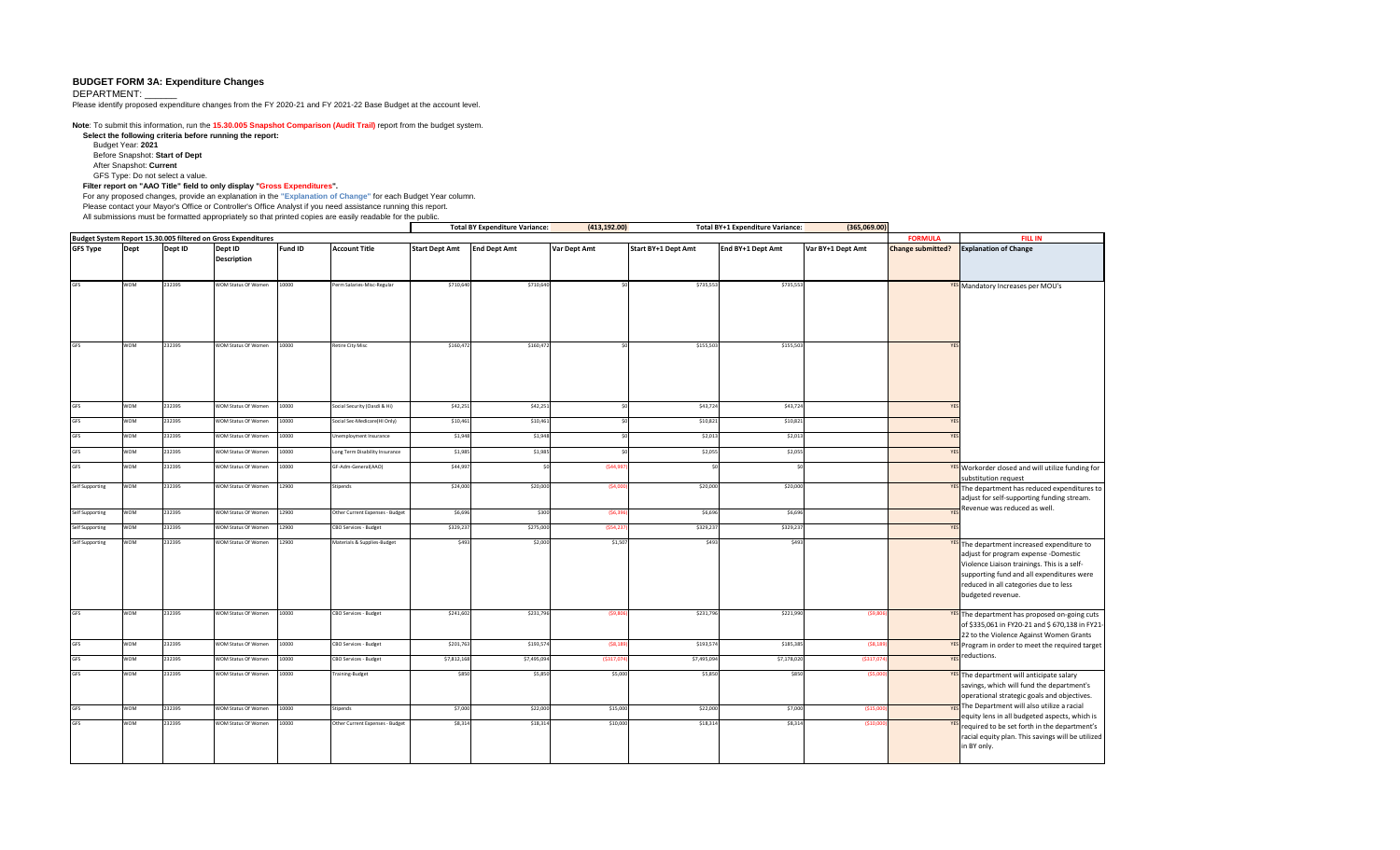| <b>BEFORE SORRE TA Booking Channel</b>                                                                                                                |
|-------------------------------------------------------------------------------------------------------------------------------------------------------|
| <b>GATIN A GATIN AT NITE</b>                                                                                                                          |
| Please identify proposed position changes from the FY 2020-21 and FY 2021-22 Base Budget at the account level indecling both salary and discretionary |

**These three contracts and account trust of the Cart of the final state of the construction indicates are not associated the construction of the Cart of the Cart of the Cart of the Cart of the Cart of the Cart of the Cart** 

|               |                   |                                                                   |                     |                                             |                   |                                           |                                                                    |                           |                  |                          |             |                            |        |                                                 |            |                                        |                |        |                |                                    | Total EVPTS Variation |                                     |       | Total EY Ameunt Variance 65.655.00 at EY-17TT Variance - tal EY-1 Ameunt Variance 65.602.00 |                 |                                   |                                                   |                 |                                         |                   |            |        |                                                                                              |
|---------------|-------------------|-------------------------------------------------------------------|---------------------|---------------------------------------------|-------------------|-------------------------------------------|--------------------------------------------------------------------|---------------------------|------------------|--------------------------|-------------|----------------------------|--------|-------------------------------------------------|------------|----------------------------------------|----------------|--------|----------------|------------------------------------|-----------------------|-------------------------------------|-------|---------------------------------------------------------------------------------------------|-----------------|-----------------------------------|---------------------------------------------------|-----------------|-----------------------------------------|-------------------|------------|--------|----------------------------------------------------------------------------------------------|
|               |                   | <b>Colori Toylem Report 10, 10,000 Flored on Copy Female Room</b> |                     |                                             |                   |                                           |                                                                    |                           |                  |                          |             |                            |        |                                                 |            |                                        |                |        |                |                                    |                       |                                     |       |                                                                                             |                 |                                   |                                                   |                 |                                         |                   |            | ------ | <b>Contractor</b>                                                                            |
| <b>Parent</b> | <b>Department</b> | <b><i><u><u>Department</u></u></i></b><br><b>Description</b>      | <b>Broad Office</b> | <b>Punction</b>                             | Present ID        |                                           | Between Title, Actualis, IN 1983 Activities Title, Betterstein 17. | <b>Authority</b><br>Tata. | <b>Name</b>      | Stamped Lot 1 Account 12 | <b>LAND</b> | <b>MOTIVE</b>              | Cless. | Job Cleve<br><b>TANK</b>                        | Code       | <b>Emaller</b> Emaller<br><b>Total</b> | <b>Distant</b> | Automa | <b>Bullion</b> | <b>Start Draft</b><br>$\mathbf{r}$ | <b>ATT</b>            | End Death Var Death FTE Black Death | and . | End Deat And Var Deat                                                                       | April 1         | <b>Start</b><br>$m-1$<br>Deat FTL | End EV-S Var EV-S Start<br>Deal FTE Deal FTE 87-1 | <b>Deat And</b> | End Ethio Dead Van Ethio<br><b>Bank</b> | Deal And          |            | Ameunt | <b>Instanzion of</b><br>Changes Changes FII and/or<br><b>Submitte Submitte Amount Change</b> |
| ar war        | 212215            | WOM Nebs.<br>COMMERCIA                                            | <b>LOOKIN</b>       | <b>EP Annual</b><br>Associated Plate        | <b>MATHEMATI</b>  | <b>MOTHEW DODG</b><br>afterman            | <b>BOTHAM # 10000</b><br><b>Allmann</b>                            | <b>Operating</b>          | <b>Middelery</b> | 1032010                  |             | <b>SHAK</b><br>Exemployer  | 1820 C | <b>banks</b><br>Administrator<br>+ Analysi      | <b>TRO</b> | <b>790 - LOCAL</b><br>793. SEIG        |                |        | <b>WOME</b>    |                                    |                       |                                     |       | (500,328)                                                                                   | 530,328         |                                   |                                                   | ٠               | 1983-2041                               | 100323-0          |            |        | VEL Suphaner in FTL<br><b>Ab Graduator</b><br><b>hes been</b><br>monastra 1822               |
| ar war        | 12295             | WOM Nebs.<br>OTBomm                                               | sams                | <b>EP Annual</b><br><b>Annune Ctd</b>       | <b>MATHEMS</b>    | <b>MOTHEW DODG</b><br>of Women            | <b>BOSTON of 10000</b><br><b>STANDARD</b>                          | <b>Operating</b>          | 1102hour         | 113010                   |             | <b>SHAK</b><br>Exemployme  | 1820 C | <b>June</b><br>Administrator<br>+ Analysi       | TOP O      | <b>790 - LOCAL</b><br>703. NEW         |                |        | <b>WOME</b>    |                                    |                       |                                     |       | 040.115                                                                                     | (5.03.1%)       |                                   |                                                   |                 | 1503 8631                               | (540,663)         | <b>ALC</b> |        | <b>MAL.000</b><br>substitution for<br>5522<br><b>Analysis</b>                                |
| all service   | <b>HETHER</b>     | <b>MORA Ballon</b><br>Ol'Women                                    | <b>LOOKIN</b>       | <b>Fill Bankrup</b><br><b>Assessed Club</b> | <b>CONTRACTOR</b> | <b>MOTORCHA BOOK</b><br>of Women          | <b>AUTOMOTIVE ART SERVICE</b><br><b>STANDARD</b>                   | <b>Operating</b>          | <b>MEELON</b>    | <b>MONTANA</b>           |             | <b>SHAK</b><br>Exemployme  | 1822<  | <b><i><u>Administration</u></i></b><br>a Anahot | <b>TRO</b> | <b>MALLINER</b><br>703. NEW            |                |        | <b>MONEY</b>   |                                    |                       |                                     |       | \$305,667                                                                                   | <b>STOR AVE</b> |                                   |                                                   |                 | \$309,952                               | <b>STORY BANK</b> |            |        | WE Extended To                                                                               |
| ar war        | <b>NEWSFILM</b>   | WOM Nebs<br>COMMERCIAL COMPANY                                    | sams                | <b>Fill Bankrup</b><br><b>Annune Ctd</b>    | <b>MAYBERTS</b>   | <b>SEPTEMBER 1999</b><br>attacked a       | <b>AUTOMOTIVE ART SERVICE</b><br><b>Allmann</b>                    | <b>Operating</b>          | 1102hour         | <b>STATES</b>            |             | <b>SHAK</b><br>Exemployme  | 1822<  | <b><i><u>Administration</u></i></b><br>a Anahot | <b>TRO</b> | <b>MAG LEWIS</b><br>703. NEW           |                |        | <b>MONEY</b>   |                                    |                       |                                     |       | 148,068                                                                                     | 148,048         |                                   |                                                   |                 | 148,417                                 | 148,417           |            |        |                                                                                              |
| all service   | <b>Norway</b>     | WOM Nebs.<br><b>COMMERCIAL</b>                                    | sams                | <b>EP Annual</b><br><b>Annune Ctd</b>       | <b>MATHEMATI</b>  | <b>MOTORCHA ROOM</b><br>AFTERDAMENT       | <b>BOTHAM # 10000</b><br><b>Allmann</b>                            | <b>Operating</b>          | <b>MEDMAN</b>    | sauces                   |             | <b>SHAK</b><br>Exemployme  | IND C  | here.<br>Management<br><b>San Friday</b>        | TOP O      | <b>MG-LOCAL</b><br>760 WHY             |                |        | <b>MONEY</b>   |                                    |                       |                                     |       | 008-576                                                                                     | <b>SHANN</b>    |                                   |                                                   |                 | 023, 991                                | 13,83,999         | Act of     |        | VES No change in FTE<br>Melbulan<br>mound for \$800                                          |
| ar war        | <b>HETHER</b>     | WOM Nebs.<br>Ol'Women                                             | <b>LOOKIN</b>       | <b>CP Annual</b><br><b>Animark Clvd</b>     | <b>CONTRACTOR</b> | <b>MOTHEW DODG</b><br>of Women            | <b>BOSTON of 10000</b><br><b>Billiannia</b>                        | <b>Operating</b>          | 1102hour         | 113010                   |             | <b>Grass</b><br>Exemployme | IND C  | <b>banks</b><br>Management<br><b>Location</b>   | TOP O      | <b>790 - LOCAL</b><br>703. NEW         |                |        | <b>MONEY</b>   |                                    |                       |                                     |       | 0541,9233                                                                                   | 041821          |                                   |                                                   |                 | 0542-0021                               | 1542,463          |            |        | deathsalan k<br>na berekkenk<br><b>Instructional class</b>                                   |
| <b>MON</b>    | 212215            | WOM Nebs.<br>Ol'Alemno                                            | nnn                 | <b>EP Annual</b><br><b>Annune Ctd</b>       | <b>MATHEMATI</b>  | <b>MOTHEW DODG</b><br>of disease.         | <b>BOTHAM # 10000</b><br><b>STANDARD</b>                           | <b>Operating</b>          | <b>GEOLOGICA</b> | 103003                   |             | <b>Grass</b><br>Exemployme | 1802<  | Management<br><b>Bookerd</b>                    | 780        | <b>290 - LOCAL</b><br>760 WHY          |                |        | <b>WOMS</b>    |                                    |                       |                                     |       | 107, 102                                                                                    | \$97.59         |                                   |                                                   |                 | \$300,000                               | \$305,025         |            |        | and will be<br>Impaging in 1842<br><b>STATE</b><br><b>Reference EUCM</b>                     |
| all service   | 212295            | WOM Nebs.<br><b>COLLAGE</b>                                       | <b>LOOKIN</b>       | <b>EP Annual</b><br>Assault Fld             | <b>COMMERCIA</b>  | <b>MOTIVENS DOGS</b><br><b>ATMOSPHERE</b> | BOTHAM of 10000<br><b>State of</b>                                 | <b>Operating</b>          | 1000hours        | 10,000.0                 | l.          | <b>SHAK</b><br>Exemployer  | 1812<  | Management<br><b><i><u>Institute</u></i></b>    | <b>TRO</b> | <b>790 - LOCAL</b><br>760 WHY          |                |        | WOMER          |                                    |                       |                                     |       | 545,587                                                                                     | 145,537         |                                   |                                                   |                 | 141,978                                 | 10,176            |            |        |                                                                                              |

0

 $\label{eq:4} \begin{array}{ll} \mathbf{0} & \mathbf{0} & \mathbf{0} \\ \mathbf{0} & \mathbf{0} & \mathbf{0} \\ \mathbf{0} & \mathbf{0} & \mathbf{0} \end{array}$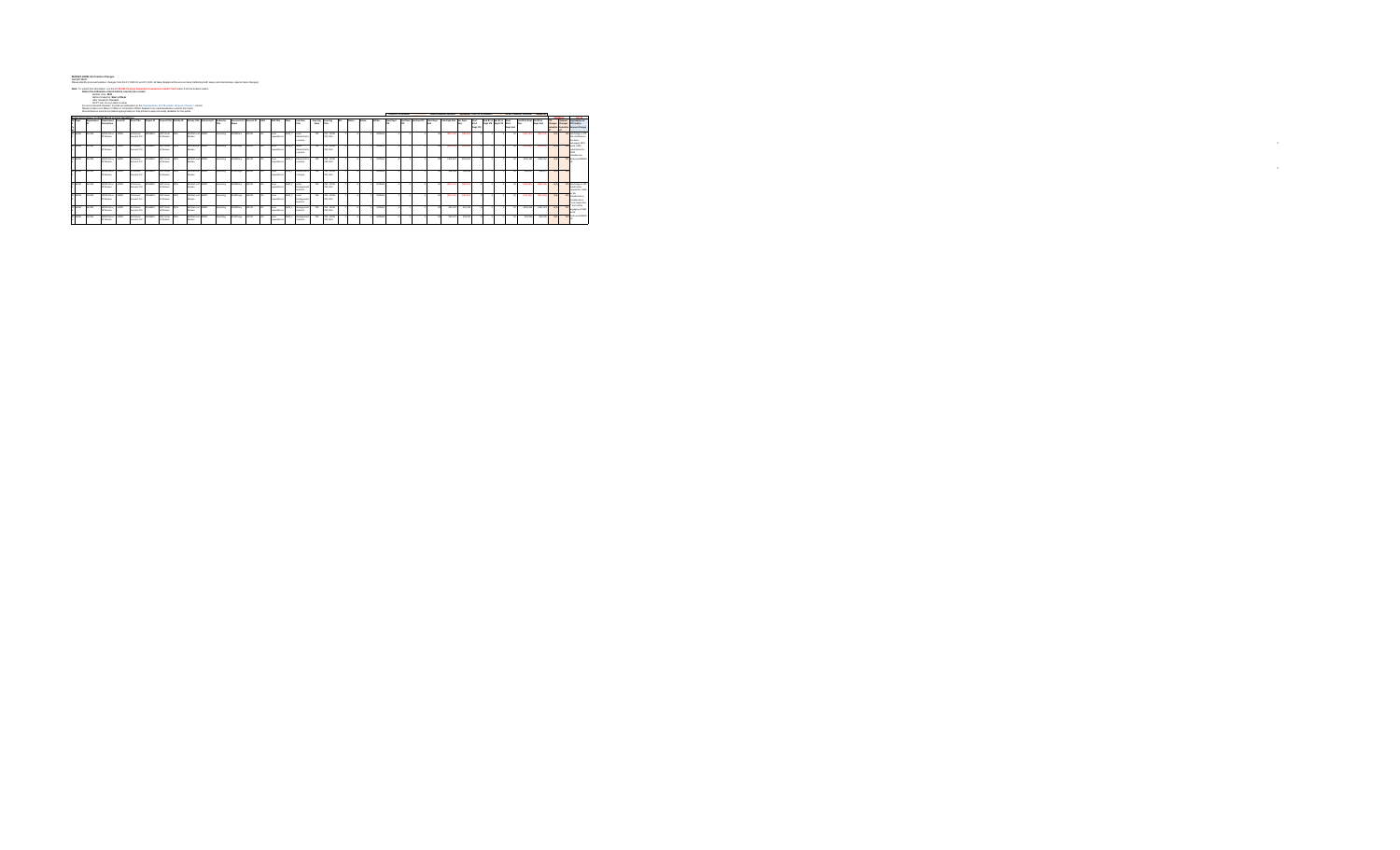#### **15.20.012 3.b.2. Interdepartmental Services Balancing – Detail Level - Security Updated** Time run: 2/24/2020 3:56:49 PM

| Requesting  | Performing       |                | Department Department Code | Department Title                               | Code   | Division Division Title                  | Section Section<br>Code | Description                                             | GFS Type             | Fund<br>Code | <b>Cond Title</b>                         | Code   | Authority Authority<br>Title                        | Project<br>Code      | Project Title                                          | Code  | Activity Activity Title               | Code   | Account Account Title                                         | CY One Ant   BY One   Base Ant   BY Ant - |                 |                      |                | DV Are<br>Mayon<br>Proposed | GY Army<br>Technical<br>Adust | GY Area<br>Committee<br>Recommended | GW Area.<br><b>Board</b><br>Approved | <b>DYA1</b><br><b>Dass Arm</b> | RY+1 Amt-<br>Dept<br>Request | BY+1 Armt -<br>Mauru<br>Proposed | GYAS Ame . GYAS Ame<br>Technical<br>Atlatt | Committee<br>Recommended | RY+1 Amt<br>Board<br>Approved |
|-------------|------------------|----------------|----------------------------|------------------------------------------------|--------|------------------------------------------|-------------------------|---------------------------------------------------------|----------------------|--------------|-------------------------------------------|--------|-----------------------------------------------------|----------------------|--------------------------------------------------------|-------|---------------------------------------|--------|---------------------------------------------------------------|-------------------------------------------|-----------------|----------------------|----------------|-----------------------------|-------------------------------|-------------------------------------|--------------------------------------|--------------------------------|------------------------------|----------------------------------|--------------------------------------------|--------------------------|-------------------------------|
| <b>WOM</b>  | ADM.             | MOM-ADM        | 220855                     | ADM Administration                             | 228856 | ADM Administration                       |                         |                                                         | <b>LCCC</b>          |              | 10000 GF Annual Account Ctrl              | 30000  |                                                     | Operating 10003082   | ADAD ADM Operations                                    | 0001  | ADM Operations 486790                 |        | Exp Rec Fr Status Of<br><b>Kinman AAO</b>                     | \$44,997                                  | 44997           | 44997                | $\overline{r}$ | <b>CO</b>                   | SD <sup>1</sup>               | <b>CO</b>                           | en.                                  | 44997                          |                              |                                  | <b>SO</b>                                  |                          |                               |
| <b>WOM</b>  | ADM.             | WOM-ADM 228875 |                            | <b>ADM Real Estate</b><br>Division             |        | 296644 ADM Internal Services             |                         | 228875 ADM Real<br>Estate Division Supporting           | Calif.               |              | 14300 SR Real Property                    | 17378  | Property<br>Fund                                    | Real Estate 10001302 | <b>ADRE Real Estate</b><br><b>Operations</b>           |       |                                       |        | 0021 Rent Recoveries 486790 Exp Rec Fr Status Of<br>Women AAD |                                           | \$90,520 107978 | 107978               | \$104,267      | \$104,267                   | \$104,267                     | \$104,267                           | \$106,267                            | 107978                         | \$106,009                    | \$106,009                        | \$106,009                                  | \$306,009                | \$106,009                     |
| WOM.        | ADM.             | WOM-ADM 228890 |                            | <b>ADM ReproMail</b>                           |        | 296644 ADM Internal Services             |                         | 22880 ADM ReproMal Self                                 | Supporting           |              | 28310   ISOS REPRODUCTION                 | 30000  |                                                     |                      | Operating 10003088 ADRP Reprompt                       | 0001  | Repromail<br>Doeration                |        | 486790 Exp Rec Fr Status Of<br>QAA nemeti                     | \$2,136                                   | 2136            | 2136                 | \$2,136        | \$2,136                     | \$2,136                       | \$2,136                             | \$2,136                              | 2136                           | \$2,136                      | \$2,136                          | \$2.136                                    | \$2,136                  | \$2,136                       |
| <b>WOM</b>  | ADM.             | WOM-ADM 232295 |                            | WOM Status Of Women                            |        |                                          |                         |                                                         | GFS                  |              | 10000 GF Annual Account Ctrl              | 10000  |                                                     |                      | Operating 10020801 WO Status of Women                  |       | 0001 WO Status of                     |        | SR1160 GF-Adm-General/AACI                                    | (\$44,997)                                | 44007           | 44097                |                | co                          | sol                           | en.                                 | on I                                 | $-44997$                       |                              | <b>CO</b>                        |                                            | cn.                      |                               |
| <b>WOM</b>  | <b>ADM</b>       | WOM-ADM 232395 |                            | WOM Status Of Women                            |        |                                          |                         |                                                         | <b>LCCC</b>          |              | 10000 GF Annual Account Ctrl              | 33300  |                                                     |                      | Operating 10026801 WO Status of Women                  | cont. | WO Status of<br>Wingsan               |        | SR1790 GF-Purch-Mail Services                                 |                                           |                 |                      |                |                             |                               |                                     |                                      |                                |                              |                                  |                                            |                          |                               |
| <b>WOM</b>  | <b>ADAA</b>      | WOM-ADM 232395 |                            | WOM Status Of Women                            |        |                                          |                         |                                                         | GFS                  |              | 10000 GF Annual Account Ctrl              | 30000  |                                                     |                      | Operating   10026801 WO Status of Women                | 0001  | WO Status of<br>Wingman               |        | 581820 lis-Purch-Reproduction                                 | (52,136)                                  | $-2136$         | $-2136$              | (52, 136)      | 152, 1360                   | $-52.136$                     | (52,136)                            | (52,1361)                            | $-2136$                        | (52,136)                     | 62,1361                          | (\$2,136)                                  | (52.136)                 | 62,136                        |
| WOM.        | ADM.             | WOM-ADM 232295 |                            | WOM Status Of Women                            |        |                                          |                         |                                                         | crs.                 |              | 10000 GF Annual Account Ctrl              | 30000  |                                                     |                      | Operating 20020801 WO Status of Women                  | 0001  | WO Status of<br><b>Shipman</b>        |        | SR1890 GF-Rent Paid To Real<br>                               | (\$90,520)                                |                 | $-107978 - 107978$   | (\$107,978)    | (\$107,978)                 | $-5107.978$                   | (\$107.978)                         | (\$107,978)                          | $-107978$                      | (\$337,978)                  | (\$107,978)                      | (\$107,978)                                |                          | (\$107,978) (\$107,978)       |
| <b>WOM</b>  | <b>CFC</b>       | WOM-CFC 229047 |                            | CFC Children & Families<br>Commun              |        |                                          |                         |                                                         | Call .<br>Supporting | 11000 SR CFC | ContinuineAuthorityCtrl                   | 16921  | Tehnero<br><b>Tax Fundi</b>                         |                      | CF Prop 10 - 10022906 Prop 10 - Tobacco Tax<br>Funding |       |                                       |        | 0008 Family Support 486790 Exp Rec Fr Status Of<br>Winman 440 | C350000                                   |                 | 250000 250000        | \$250,000      | \$250,000                   | \$250,000                     | \$250,000                           | \$250,000 250000                     |                                | \$250,000                    | \$250,000                        | \$250,000                                  | \$250,000                | \$250,000                     |
| WOM.        | <b>CFC</b>       | WOM-CFC        | 232295                     | WOM Status Of Women                            |        |                                          |                         |                                                         | lices                |              | 10000 GF Annual Account Ctrl              | 30000  |                                                     |                      | Operating 10020801 WO Status of Women                  | 0001  | WO Status of<br>Minimum               |        | SR1400 Sr-Cfc-First 5 Commission                              | (\$250,000)                               | $-250000$       | $-250000$            | (\$250,000     | (\$250,000)                 | $-5250.000$                   | (\$250,000)                         | (5250,000)                           | $-250000$                      | (C)Shing                     | (\$250,000)                      | <b>ASSAM</b>                               |                          | (\$250,000) (\$250,000)       |
| <b>WOM</b>  | HRD              | WOM-HRD 232025 |                            | HRD Recruit-Assess-<br>Client Syc              |        | 222025 HRD Recruit-Assess-<br>Client Suc |                         |                                                         | GFS                  |              | 10000 GF Annual Account Ctrl              | 30000  |                                                     |                      | Operating 10026742 HR Administration                   | 0001  | 140<br>Administration                 |        | 486790 Exp Rec Fr Status Of<br>Women AAO                      | \$7,892                                   | 7892            | 7892                 | \$7,892        | \$7,892                     | \$7,992                       | \$7,892                             | \$7,892                              | 7892                           | \$7,892                      | \$7,892                          | \$7,892                                    | \$7,992                  | \$7,892                       |
| <b>MYMA</b> | HRD              | WOM-HRD 232395 |                            | WOM Status Of Women                            |        |                                          |                         |                                                         | LCCC.                |              | 10000 GF Annual Account Ctrl              | 100000 |                                                     |                      | Operating 10020801 WO Status of Women                  | 0001  | WO Status of<br>Writing               |        | SR1470 GF-HR-Client Syc-Recruit-<br><b>Lenne</b>              | (57,892)                                  | $-7892$         | .79921               | (\$7,992)      | (57,892)                    | $-57.992$                     | (57,892)                            | (57,892)                             | $-7892$                        | (57,992)                     | 67,8925                          | (\$7,892)                                  | 057,8921                 | 67,892                        |
| <b>WOM</b>  | TG <sub>1</sub>  | WOM-TIS        | 207917                     | DT Adm Telephone<br>killor.                    |        | 207915 DT Administration                 |                         | 207917 OT Adm<br>Telephone<br><b>Billing</b>            | Self<br>Supporting   |              | 28100 ISTIF NON PROJECT<br>CONTROLLED     | 30000  |                                                     |                      | Operating 10024777 DTD: Operating Master               | 0001  | DT Operating<br><b>Master Project</b> | 486790 | Exp Rec Fr Status Of<br>Women AAD                             | \$6,403                                   | 6692            | 6692                 | 56,692         | \$6,692                     | \$6,692                       | \$6,692                             | \$6,692                              | 6692                           | \$6,692                      | \$6,692                          | \$6,692                                    | \$6,692                  | \$6,692                       |
| <b>MYAL</b> | TH.              | WOM-TIS        | 207921                     | DT Adm Procurement<br>Pass-thru                |        | 207915 OT Administration                 | 207921 OT Adm           | <b>Procurement</b><br>Pass-thru                         | Self<br>Supporting   |              | 28070 ISTIF Annual Authority Ctrl 17582   |        | OT D1<br><b>Operating</b><br>Master<br>Project      |                      | 10024777 OT Dt Operating Master                        | 0001  | <b>DT Operating</b><br>Master Project |        | 486790 Exp Rec Fr Status Of<br>Women AAD                      | sol                                       | $\sim$          | $\sim$               |                | cn                          | sol                           | sol                                 | on I                                 |                                | cn.                          | cn                               |                                            | cn1                      |                               |
| <b>WOM</b>  | TG.              | WOM-TIS        | 207921                     | DT Adm Procurement<br>Pass-thru                |        | 207915 DT Administration                 | 307921 0T Adm           | Procurement<br>Pass-thru                                | Self<br>Supporting   |              | 28070 ISTIF Annual Authority Ctrl   17608 |        | Dt Work<br>Order<br>Projects                        |                      | 10024810 DT INTERCEPARTMENTAL 0001                     |       | CD - Controller 486790<br>Projects    |        | Exp Rec Fr Status Of<br>OAA nemali                            | sol.                                      |                 |                      | <b>CO</b>      | 50                          | sol.                          | sol                                 | on I                                 |                                | cn                           | 50                               | <b>SO</b>                                  | 50 <sub>1</sub>          |                               |
| WOM         | TIS <sup>1</sup> | WOM-TIS        | 207921                     | DT Adm Procurement<br>Pass-thru                |        | 207915 DT Administration                 | 207921 OT Adm           | <b>Procurement</b><br><b>Dear Albert</b>                | Self<br>Supporting   |              | 28070 ISTIF Annual Authority Ctrl 17608   |        | Dt Work<br>Order<br>Projects                        |                      | 10024810 OT INTERCEPARTMENTAL 0008                     |       | EAs - Adobe -01 486790                |        | Exp Rec Fr Status Of<br>Women AAD                             | \$1,253                                   | 1253            | 1253                 | \$1,253        | \$1,253                     | \$1,253                       | \$1,253                             | \$1,253                              | 1253                           | \$1,253                      | \$1253                           | 51.253                                     | \$1,253                  | \$1,253                       |
| <b>WOM</b>  | TIS.             | WOM-TIS        | 207921                     | DT Adm Procurement<br>Pass-thru                |        | 207915 OT Administration                 |                         | 207921 OT Adm<br><b>Procurement</b><br><b>Denturban</b> | Self<br>Supporting   |              | 28070 ISTIF Annual Authority Ctrl 17608   |        | Dt Work<br>Order<br><b>Diviliants</b>               |                      | 10024810 OT INTERCEPARTMENTAL 0018                     |       | EAs - Microsoft 486790                |        | Exp Rec Fr Status Of<br>Women AAD                             | \$1,855                                   | 1855            | 1855                 | \$1,855        | \$1,855                     | \$1,855                       | \$1,855                             | \$1,855                              | 1855                           | \$1,855                      | \$1,855                          | \$1,855                                    | \$1,855                  | \$1,855                       |
| WOM         | TIS <sup>1</sup> | WOM-TIS        | 207921                     | OT Adm Procurement<br>Dass Hyu                 |        | 207915 DT Administration                 | 207921 0TAdm            | <b>Procurement</b><br>Pass-thru                         | Self<br>Supporting   |              | 28070 ISTIF Annual Authority Ctrl 17608   |        | Dt Work<br>Order<br>Projects                        |                      | 10024810 OT INTERCEPARTMENTAL 0727<br>cres.            |       | DT Depts' IT<br><b>Procurements</b>   |        | 486790 Exp Rec Fr Status Of<br>Women AAD                      | 5937                                      | 927             | 937                  | \$937          | \$937                       | \$937                         | \$937                               | \$937                                | 927                            | \$937                        | 5927                             | \$937                                      | \$937                    | \$937                         |
| <b>WOM</b>  | TIS.             | WOM-TIS        | 232341                     | DT Adm Administration 207915 DT Administration |        |                                          | 222341 OT Adm           | Administration Supporting                               | Self                 |              | 28070 ISTIF Annual Authority Ctrl 17582   |        | orp<br><b>Operating</b><br>Master<br><b>Donia</b> r |                      | 10024777 OT Dt Operating Master                        | 0001  | OT Operating<br>Master Project        |        | 486790 Exp Rec Fr Status Of<br>Wiomen AAO                     |                                           |                 | \$13,410 13765 13765 | \$13,765       | \$13,765                    | \$13,765                      | \$13,765                            | \$13,765                             | 13765                          | \$13,765                     | \$13,765                         | \$13,765                                   | \$13,765                 | \$13,765                      |
| WOM.        | TIS              | WOM-TIS        | 232295                     | WOM Status Of Women                            |        |                                          |                         |                                                         | ces.                 |              | 10000 GF Annual Account Ctrl              | 30000  |                                                     |                      | Operating 10020801 WO Status of Women                  | 0001  | WO Status of<br>Mrime                 |        | SR1140 DT Technology Projects                                 | 159371                                    | $-927$          | $-927$               | 15937          | 159371                      | $-5937$                       | (5937)                              | 69371                                | $-927$                         | 15937                        | 159375                           | 6937                                       | (5937)                   | 15937                         |
| <b>WOM</b>  | TIS.             | WOM-TIS        | 232295                     | WOM Status Of Women                            |        |                                          |                         |                                                         | GFS                  |              | 10000 GF Annual Account Ctrl              | 33300  |                                                     |                      | Operating 10020801 WO Status of Women                  | 0001  | WO Status of<br>Wingman               |        | SR1210 OT Technology<br><b>Infirmation change</b>             | (\$12,410)                                | $-13765$        | $-13265$             | (\$13,765)     | (\$13,765)                  | $-513.765$                    | (\$13,765)                          | (\$13,765)                           | $-13765$                       | (\$13,765)                   | (\$13,765)                       | (\$13,765)                                 |                          | (\$13,765) (\$13,765)         |
| <b>WOM</b>  | Trs              | WOM-TIS        | 232395                     | WOM Status Of Women                            |        |                                          |                         |                                                         | GFS                  |              | 10000 GF Annual Account Ctrl              | 33000  |                                                     |                      | Operating 10020801 WO Status of Women                  | 0001  | WO Status of<br>Wingsan               | 581325 | DT Enterprise Tech<br><b>Contracts</b>                        | 63,000                                    | $-3308$         | $-2228$              | (53, 338)      | 153, 1081                   | $-53.108$                     | 153,1081                            | (\$3,108)                            | $-2228$                        | (53, 338                     | 63108                            | 153,108                                    | (\$3,108)                | 63,000                        |
| <b>WOM</b>  | Trs              | WOM-TIS        | 222295                     | WOM Status Of Women                            |        |                                          |                         |                                                         | GFS                  |              | 10000 GF Annual Account Ctrl              | 20000  |                                                     |                      | Operating 10020801 WO Status of Women                  | 0001  | WO Status of<br>Women                 | 581360 | DT Telecommunications<br><b>General</b>                       | (56,403)                                  | $-6692$         | $-6692$              | 156,692        | 156,6921                    | $-56.692$                     | 156,6921                            | 056,693                              | $-6692$                        | (56.992)                     | 66,6925                          | 156,692                                    | (\$6,692)                | 66.693                        |

snaprost rom a equatro *can sup experiment* are are personas et za **n. 22.**<br>Source Title is not equal to //a not in Alguetonete: 92016 to GRSUP, Adjustments: Auto Balance PY Actual ,<br>"Chart Field - Account"."Account in A C

 $\begin{array}{lllllllll} \textbf{BSE} & \textbf{188} & \textbf{188} & \textbf{188} & \textbf{188} & \textbf{188} & \textbf{188} & \textbf{188} & \textbf{188} & \textbf{188} & \textbf{188} & \textbf{188} & \textbf{188} & \textbf{188} & \textbf{188} & \textbf{188} & \textbf{188} & \textbf{188} & \textbf{188} & \textbf{188} & \textbf{188} & \textbf{188} & \textbf{188} & \textbf$ CASE '15.20.012 3.b.2. Interdepartmental Services Balancing – Detail Level' WHEN '15.20.012 3.b.2. **and**

Department Group Code is equal to **WOM**